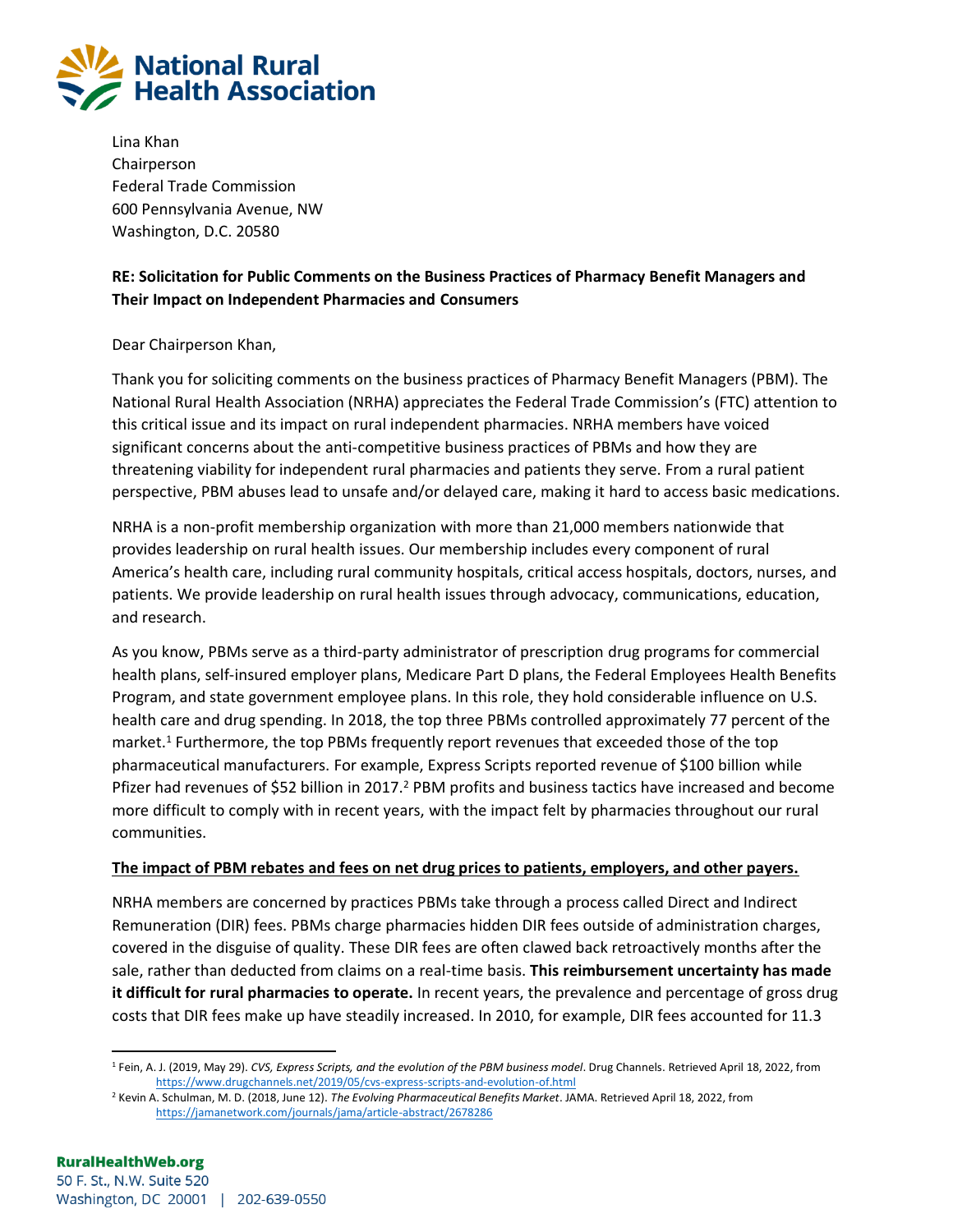# **National Rural Health Association**

percent of drug costs but by 2015 they made up 17.2 percent of drug costs. While the percentage of drug costs is concerning, what is equally concerning is the prevalence of these fees. The Centers for Medicare and Medicaid Services (CMS) cites that the use of DIR fees has ballooned by 107,400 percent between 2010 and 2020 – a dramatic increase from the 45,000 percent growth that CMS reported between 2010 and 2017.<sup>3</sup>

According to the National Community Pharmacists Association, between 2010 and 2018, the number of independent pharmacies decreased from 23,064 stores in 2010 to 21,767 stores in 2018.<sup>4</sup> That is a decline of 1,297 stores, or roughly six percent. During a similar time period, from 2003 to 2018, the Rural Policy Research Institute found that 1,231 pharmacies in rural areas closed.<sup>5</sup> This left 630 rural communities without access to retail pharmacies by 2018. Recent data from the National Association of Chain Drug Stores (NACDS) shows the trend continuing to worsen. Between December 2017 and December 2020, they figure almost 2,200 pharmacies closed nationwide.<sup>6</sup> As you can see from the data above, **as the prevalence of DIR Fees ballooned between 2017 and 2020, so did pharmacy closures, particularly in rural areas.** 

It is imperative that the FTC takes action to reduce drug prices, bring transparency to the system, and address DIR fees. **DIR fees are becoming increasingly common, and PBMs are hitting pharmacies with extremely high claw backs, like a surprise bill, that force pharmacies to provide drugs below cost, and jeopardize their solvency.** One NRHA member in Missouri reported that in recent weeks (April 2022), they saw two DIR fees totaling \$40,000 clawed back from two years prior. In many rural communities, this DIR fee, taken back two years later, could be used to pay for additional staff and patient services. Instead, the PBM collects based on price decisions two years later, causing financial turmoil for the pharmacy.

While the DIR fees have significant impacts on the bottom lines of rural pharmacies, they also indirectly impact rural patients. According to NACDS, the amount that Medicare patients pay for a prescription drug is supposed to be based on the cost of the drug. However, payers often calculate drug prices without subtracting the dollars that are taken back from pharmacies. What this looks like in practice is inflated patient drug costs because the calculation is based on a figure that is higher than what the payer is really paying. **As a result, not only do patients pay higher amounts based on prices before claw backs, but these practices are limiting their options due to forced offerings from restricted drug formularies that may force patients to higher priced drugs.** 

Of additional concern are that DIR fees are being imposed on 340B eligible drugs. As you know, rural health providers depend on the 340B Drug Pricing Program to expand medication access and other services to individuals, families, and other vulnerable populations. According to multiple NRHA members, PBMs are reducing reimbursement for drugs due to 340B status or coming back later for recoupment based on the lower 340B price. Further, PBMs frequently limit the product that pharmacies can purchase, either due to white bagging or formulary limitations, causing the rural pharmacy to reimbursement for services, as well as potential 340B savings associated with the program. The 340B Program was designed to help covered entities stretch scarce federal resources further. When these

<sup>3</sup> <https://www.cms.gov/newsroom/fact-sheets/medicare-part-d-direct-and-indirect-remuneration-dir>

<sup>4</sup> <https://ncpa.org/newsroom/news-releases/2021/05/27/pharmacy-coalition-praises-legislation-relieve-patients-and>

<sup>5</sup> <https://rupri.org/2018/10/17/rupri-research-on-rural-pharmacy-closures-featured-in-us-new-world-report/>

<sup>6</sup> <https://www.nacds.org/news/pharmacy-coalition-praises-legislation-to-relieve-patients-and-pharmacies-from-pharmacy-dir-fees/>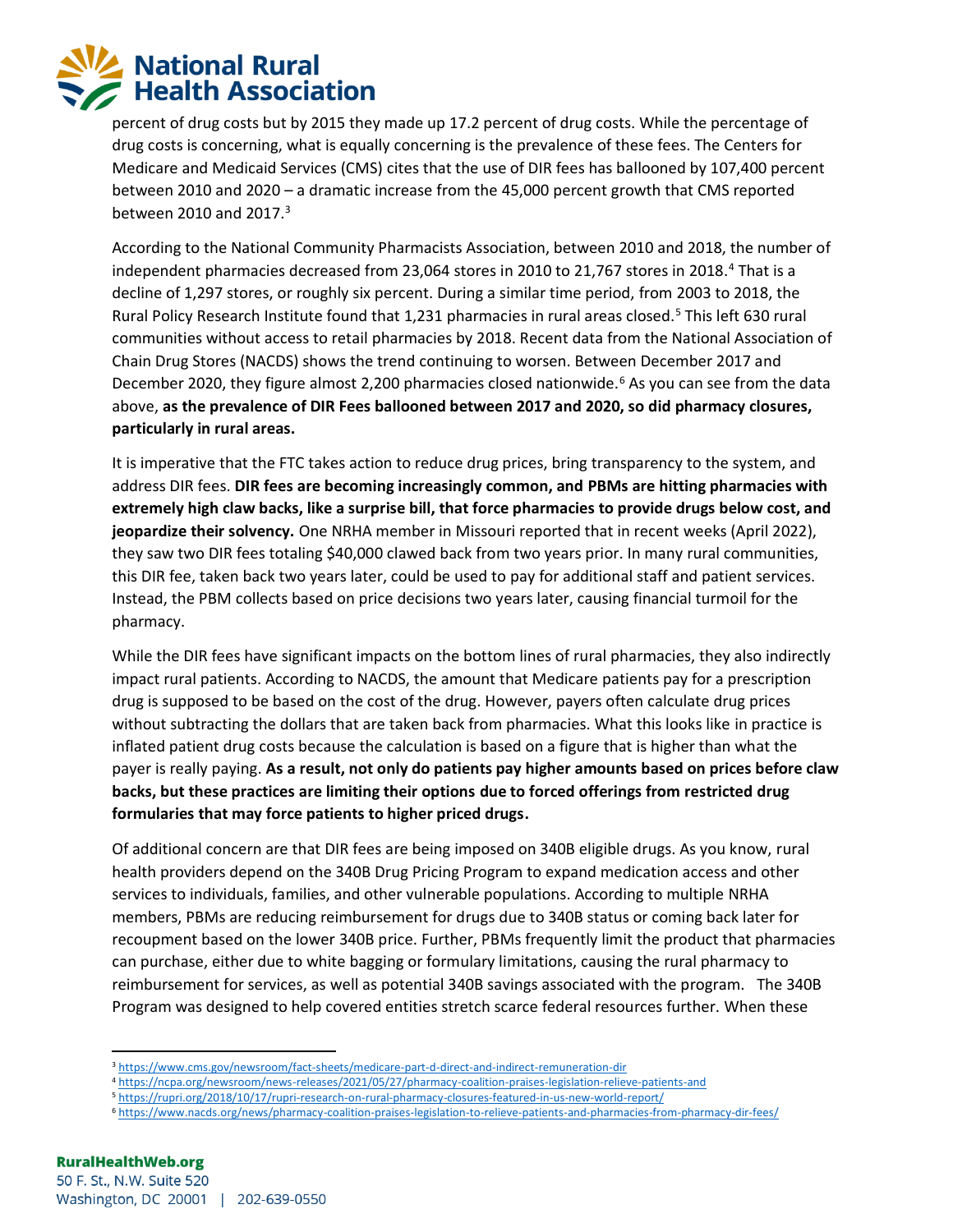## **National Rural Health Association**

resources are being recouped disproportionately, the opposite becomes true. **NRHA is seeing the vulnerable hospitals and pharmacies the 340B Program was implemented to help protect close at alarming rates, in part due to practices taken by PBMs.** 

Rural pharmacies continue to close at a disproportionate rate. When these pharmacies close, patient options dwindle. Given the unique size of rural pharmacies, they're often the only outfit in town. When these pharmacies close, it creates access and transportation challenges for rural residents. **To ensure patients in rural communities have access to the services they need, it is imperative that the FTC takes a stand to limit the utilization of this harmful practice.** The explosion we have seen in DIR fee amounts and utilization is alarming, and it is impacting rural communities and their patients disproportionately. NRHA urges the FTC to take decisive action to limit the utilization of this harmful practice to ensure rural communities and their patients are not further harmed.

### **PBMs' use of methods to steer patients away from unaffiliated pharmacies and methods of distribution and toward PBM-affiliated specialty, mail-order, and retail pharmacies.**

NRHA members are also concerned by practices PBMs have taken around 'white bagging.' According to the American Hospital Association (AHA), white bagging is the practice of disallowing a provider from procuring and managing the handling of a drug used in patient care. Instead, a third-party specialty pharmacy, often PBM-owned or -affiliated dispenses the drug and sends it to a hospital or physician office on a one-off basis. **This creates access concerns for patients, but also increases administrative issues and costs for pharmacies, particularly in rural areas.** 

When PBMs begin limiting the handling of a drug, rural pharmacies are on the hook for additional work and administrative costs. For example, one member pharmacy told us that at any given point, they could be working with 20 different pharmacies to ensure drug access for 20 different individuals. This means the pharmacy staff has increased administrative burdens by having to keep receipts of the medication in additional storage. When the PBM requires the provider to utilize a third-party specialty pharmacy, they must buy all the equipment that comes with it. Then, the pharmacy staff is required to do all the patient management services and coordination without reimbursement associated. This creates significant concerns for rural pharmacies with NRHA members reporting 25 percent of their revenue gone due to white bagging practices, but all the work in getting access to medication for the patient remains given their remote states. In some urban and suburban areas, health systems are not allowing white bagging, requiring patients to travel to the affiliated specialty pharmacy. Unfortunately, in rural communities, there isn't an option. If the rural pharmacy doesn't comply, the patient may not have another option for access to the drugs and services they need.

NRHA is deeply concerned by the white bagging practices occurring nationwide. **Not only does it negatively impact rural pharmacies' ability to provide services, increase administrative workload, and financially impact them, but it also puts patient safety in jeopardy.** There are instances where drug doses for certain patients are dependent upon lab tests and other provider activities. White bagging policies hinder the ability of a provider to adequately adapt and change dosing as necessary. Further, shipping errors are common. When a third-party specialty pharmacist is tasked with sending appropriate medication and it is not properly filled, the process at the hospital or pharmacy becomes convoluted. Pharmacies are required to find a way to ensure the prescription is filled, spending additional money and resources, then working through the PBM or third-party specialty pharmacy to be reimbursed, if at all.

#### **RuralHealthWeb.org**